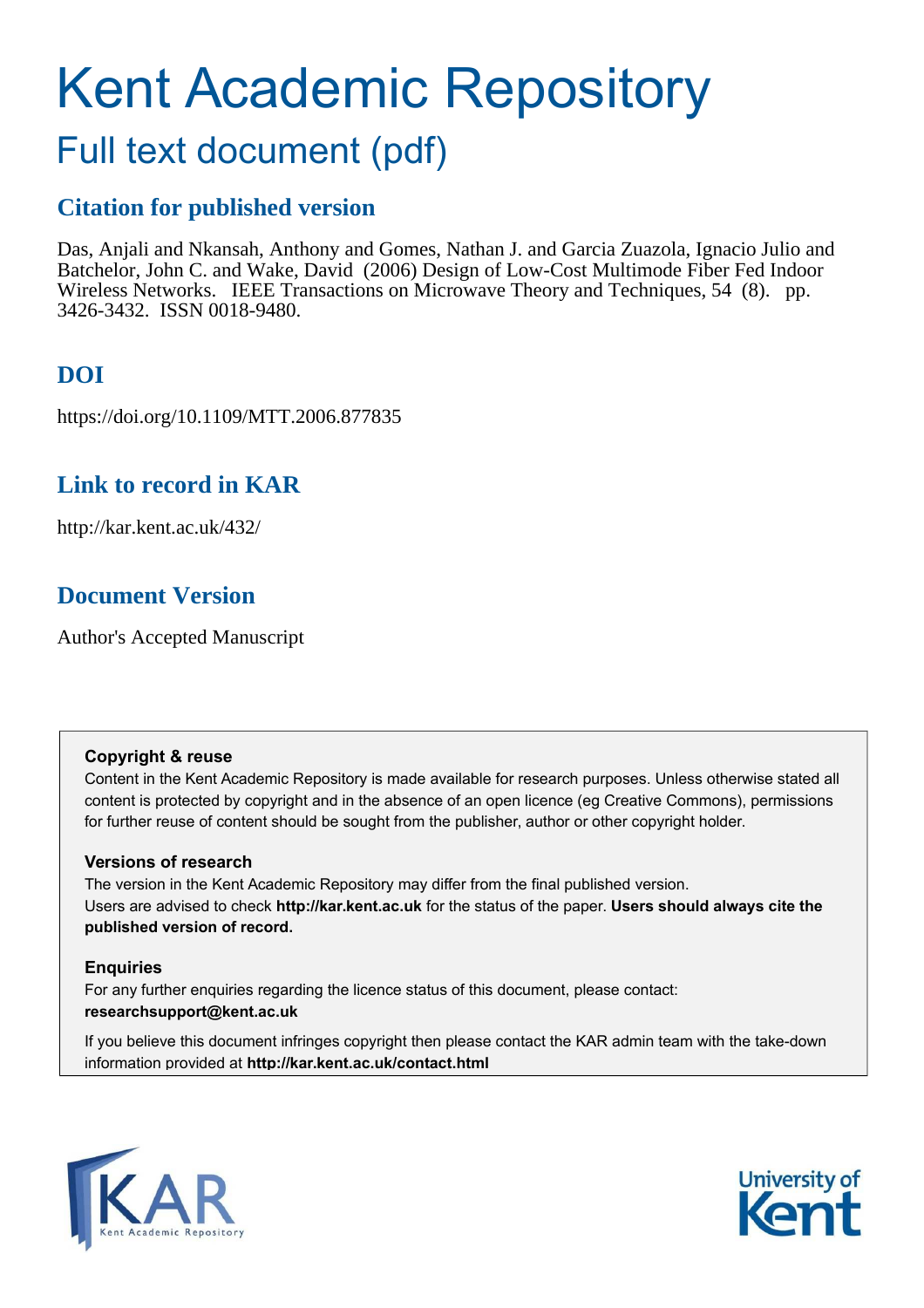# Design of Low-Cost Multimode Fiber Fed Indoor Wireless Networks Benito Sanz-Izquierdo, Anjali Das, Anthony Nkansah, Nathan J. Gomes, Ignacio J. Garcia, John C. Batchelor, and David Wake.

This is an accepted pre-published version of this paper.

© 2006 IEEE. Personal use of this material is permitted. Permission from IEEE must be obtained for all other uses, in any current or future media, including reprinting/republishing this material for advertising or promotional purposes, creating new collective works, for resale or redistribution to servers or lists, or reuse of any copyrighted component of this work in other works.

The link to this paper on IEEE Xplore® is http://dx.doi.org/10.1109/TMTT.2006.877835

The DOI is: 10.1109/TMTT.2006.877835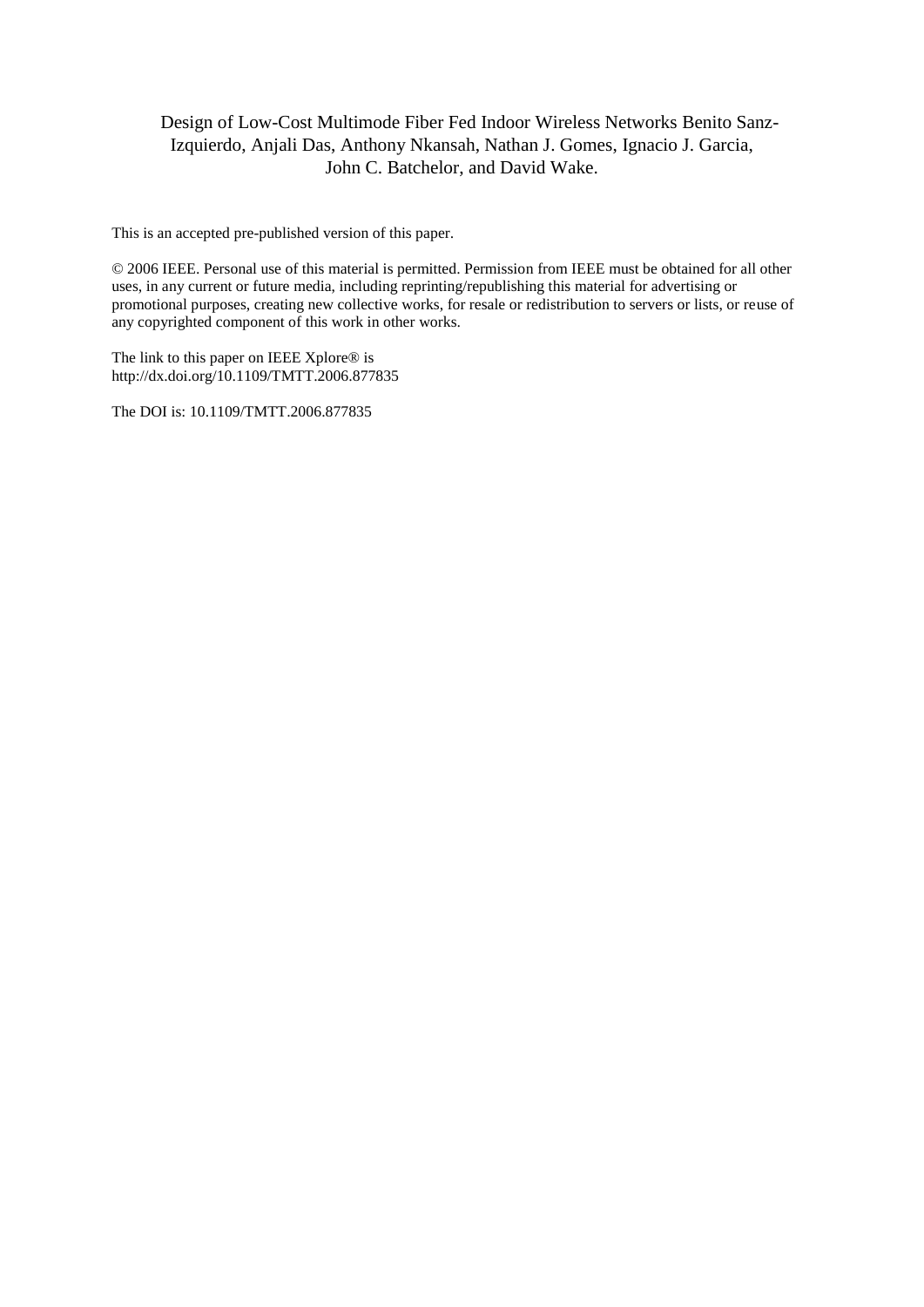Design of Low-Cost Multimode Fiber Fed Indoor Wireless Networks

Benito Sanz-Izquierdo, Anjali Das, Anthony Nkansah, Nathan J. Gomes, Ignacio J. Garcia, John C. Batchelor, and David Wake.

# ABSTRACT

A low-cost option for transporting global system for mobile communication, Universal Mobile Telecommunication System and wideband local area network (WLAN) signals using multimode fiber (MMF) with 850-nm vertical-cavity surface-emitting lasers (VCSELs) is investigated through range predictions from a link budget analysis. These predictions are experimentally verified for WLAN signal transmission in an office environment, using a commercial access point and a 300-m (OM1/OM2) MMF link with low-cost 850-nm VCSEL transmitters. The analysis indicates that good performance and signal coverage is possible with optimum design of indoor fiber-fed wireless systems, even when using such inexpensive components.

Index Terms—Distributed antenna systems (DASs), multimode fiber (MMF), radio-overfiber, vertical-cavity surface-emitting lasers (VCSELs), wireless local area networks (WLANs).

#### I. INTRODUCTION

RADIO-OVER-FIBER-BASED distributed antenna systems (DASs) can enable the deployment of picocellular access networks, providing high-quality mobile/wireless services for dense in-building user populations [1]. The use of multimode fiber (MMF) in such systems is attractive as it continues to be deployed in greater volumes than single-mode fiber, with typical installation lengths of up to 300 m [2]. Further, it has been shown that the MMF may be used for the transmission of RF carriers beyond the modal dispersion limited 3-dB bandwidth [3], [4]. For the DAS to be implemented with low incremental cost for the overall wireless network, inexpensive components such as vertical-cavity surface-emitting laser (VCSEL) transmitters can be used. Indeed, it has been shown that short-wavelength VCSELs can provide low distortion performance close to that of Fabry–Perot and distributed feedback (DFB) lasers for analog links [5]. For a DAS, the transmission of different radio signals over the same fiber-optic infrastructure would be of interest to neutral host providers. At shortwavelengths where component costs are less, a 300-m link comprising 850-nm multimode VCSEL and high-bandwidth MMF has been demonstrated with a spurious- free dynamic range (SFDR) of 94 dB  $Hz^{2/3}$  in the frequency range of 1–8 GHz [6]. Good signal performance has also been reported for the transmission of emulated WLAN signals at 2.4 and 5 GHz over a VCSEL–MMF link [7]. Error-free transmission of GSM1800 and emulated Universal Mobile Telecommunication System (UMTS) signals using 850-nm VCSEL and 50/125- m MMF has also been shown in [8]. However, the experiments in [6]–[8] characterize only the optical link performance. Wireless path characterization is important as it has an impact on the link performance due to multipath signal fading. Moreover, bidirectional operation using real wireless signals over a VCSEL–MMF link has additional restrictions compared to emulated signal transmission.

In this paper, we analyze the link performance for a DAS fed by VCSEL–MMF-based optical links. A detailed link budget analysis is verified by experimental measurements on a wireless local area network (WLAN) demonstrator. The link budget analysis is then used to optimize remote antenna unit (RAU) design and predict maximum coverage ranges for WLANs,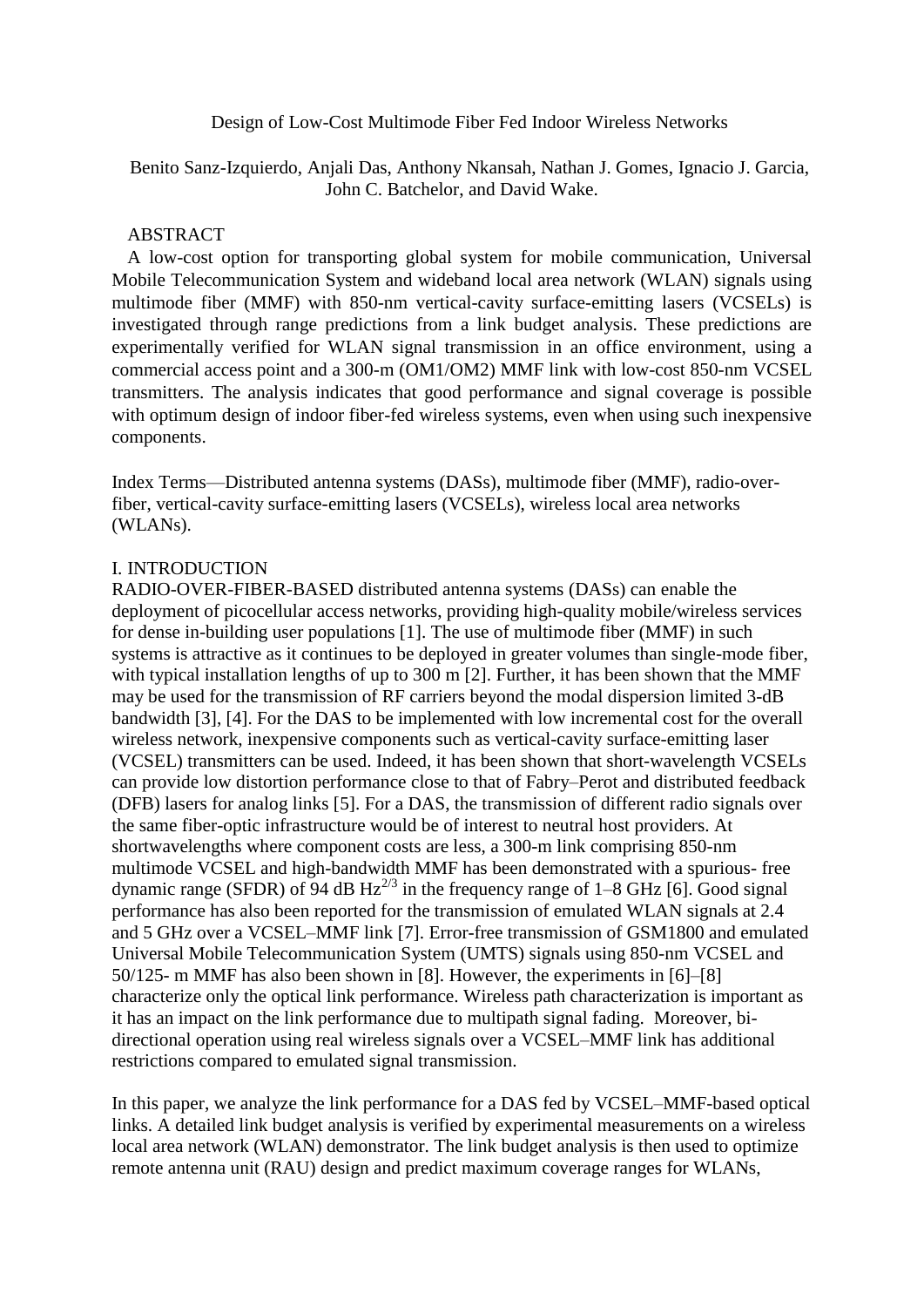#### GSM900, GSM1800, and UMTS.

#### II. SYSTEM LINK BUDGET

The basic DAS may be divided into four main parts, which are: 1) the central unit (CU); 2) the optical link; 3) the RAU; and 4) the mobile unit (MU), as shown in Fig. 1. The RF signal fed to the downlink (DL) path modulates the CU laser; the RF modulated optical signal is sent over the 300-m MMF link to the RAU. At the RAU, the incoming DL signal is detected by a photodiode (PD) and the retrieved RF signal is amplified and transmitted over the wireless path. For the uplink (UL), the received RF signal is first amplified and then fed to a laser in the RAU. The modulated optical signal is again sent over 300-m MMF and detected by a PD at the CU. For the RAU, a two-antenna design (using separate transmit and receive antennas), as shown in Fig. 2, is considered in this paper. Although a single antenna RAU may offer reduced size, for broadband operation, the greater isolation offered by using separate antennas enables the use of higher amplification levels and, hence, greater radio ranges. The effect of the isolation on the level of amplification possible will become apparent below. The link budget analysis that follows allows radio range predictions for the twoantenna RAU. The analysis can be divided into:

1) wireless path;

- 2) DL optical path; and
- 3) UL optical path calculations.

#### A. Wireless Path

The Keenan–Motley propagation model [9] is frequently used for calculating path loss (PL) in indoor environments. However, when the effects of transmission loss through walls and floors are ignored, the Keenan–Motley equation reduces to the openspace PL equation with a modified PL exponent n [10]

$$
PL = \left(\frac{4\pi f}{c}\right)^2 d^n.
$$
\n(1)

Here, f is the frequency of the RF signal, is the velocity of light, and is the distance between the transmitter and receiver. The PL exponent n is a characteristic of the propagation environment and typically takes on values from 3 to 4 for indoor environments.

#### B. DL Optical Path

The input RF power  $(P_{in,RF})$  to the CU laser needs to be such that distortion is avoided. This is especially important for systems using OFDM modulation (e.g., IEEE802.11g at 54 Mb/s) [11]. Once  $P_{in RF}$  has been set, the DL transmit power  $(P_t)$  is calculated as

$$
P_t = \left(\frac{P_{\text{in,RF}}}{L_{\text{opt,dl}}}\right) G_{\text{dl}} G_{\text{au}}
$$
\n(2)

where  $G_{d}$  is the DL amplifier gain and  $G_{au}$  is the RAU antenna gain. L<sub>opt,dl</sub> is defined as the DL optical link insertion loss and is calculated as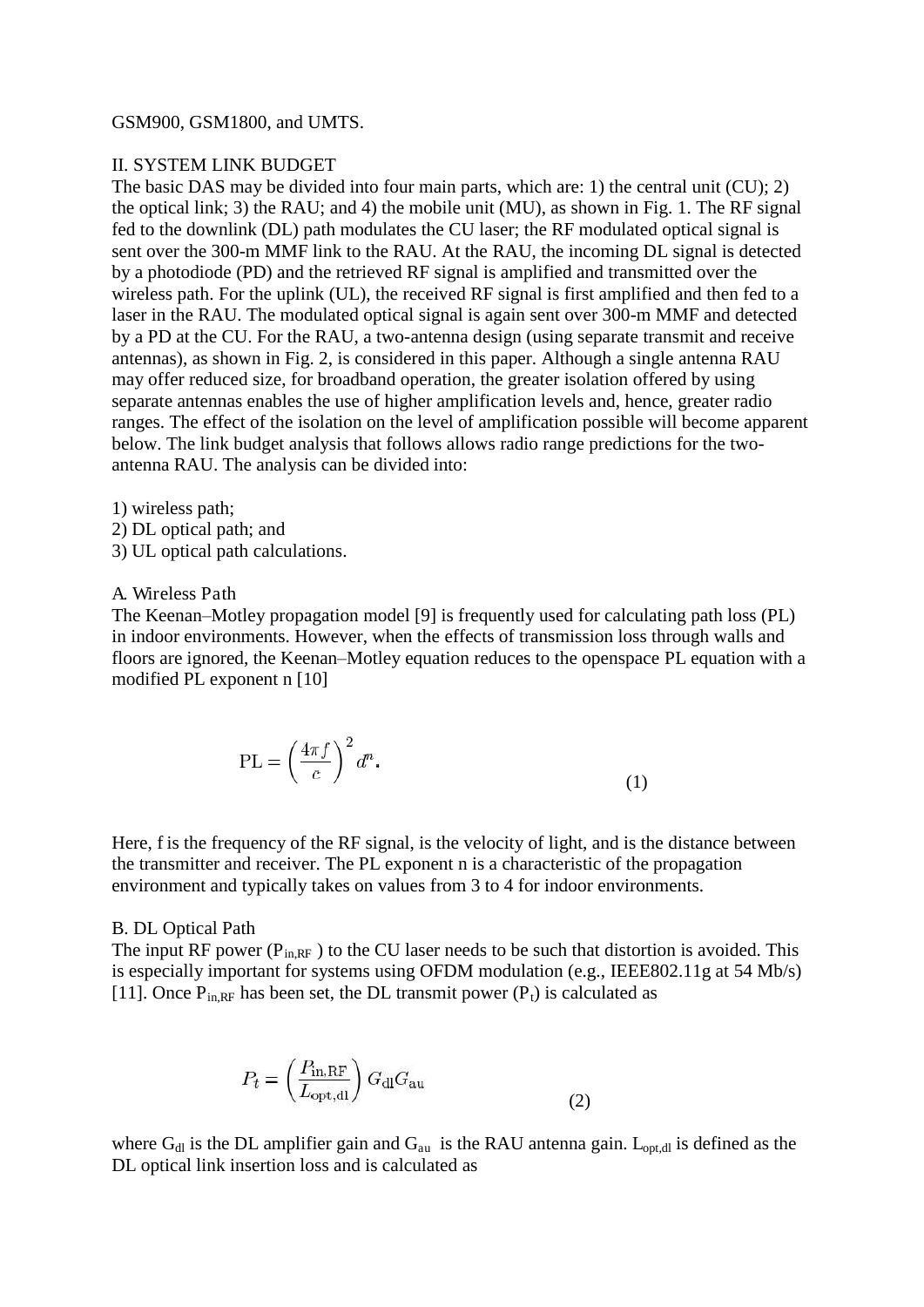$$
L_{\rm opt,dl} = \frac{1}{\left\{ (\eta_{\rm cu} \alpha G_{\rm fall} R_{\rm pau})^2 \frac{Z_{\rm pau}}{Z_{\rm leu}} \right\}}
$$
(3)

where  $\eta_{cu}$  is the slope efficiency of the CU laser, G<sub>fdl</sub> is the gain of the DL MMF (at any particular frequency), is the RAU PD impedance, and  $Z_{\text{lcu}}$  is the CU laser impedance, and the parameter  $\alpha$  takes into account laser frequency response variations, which would not be modeled using the static slope efficiency.

Using  $P_t$ , the maximum tolerable propagation loss may be calculated as

$$
L_{\rm dl} = \frac{(P_t G_{\rm at})}{S_{\rm dl}}\tag{4}
$$

where  $S_{dl}$  is the DL receiver sensitivity specified for each standard and  $G_{at}$  is the mobile terminal antenna gain. The above calculated loss can be matched against the propagation loss values calculated using (1) to find the maximum achievable range for the DL.

#### C. UL Optical Path

The UL radio-range calculations depend ultimately on the receiver equipment sensitivity at the CU, defined in terms of a minimum detectable signal  $(S_{uls})$ , the value of which is obtained from the standards (or may be specified by the equipment manufacturer). This leads to a minimum RF power required to drive the UL laser, and a minimum UL power at the receive antenna  $(S<sub>uls</sub>)$ . However, additional noise from the optical link increases the total UL noise floor, which, in turn, causes an increase in . The final value of the UL minimum detectable signal  $(S<sub>ul</sub>)$  may then be written as

$$
S_{\rm ul} = S_{\rm uls} + \left(\frac{C}{N}\right) N_{\rm tot} \tag{5}
$$

where C/N is the required carrier-to-noise ratio at the receiver specified in the relevant documents for each standard and  $N_{\text{tot}}$  is the total output UL noise power defined as

$$
N_{\text{tot}} = (\text{NF}_{\text{tot}})kTg_{\text{tot}}
$$
 (6)

where k is Boltzmann's constant, T is the ambient room temperature (290 K), and  $g_{\text{tot}}$  and  $NF_{tot}$  are the cascaded gain and cascaded noise figure of the overall UL subsystem, respectively, using the standard cascade relationships [12]. For calculating  $NF_{tot}$ , the noise figure of the optical link needs to be determined as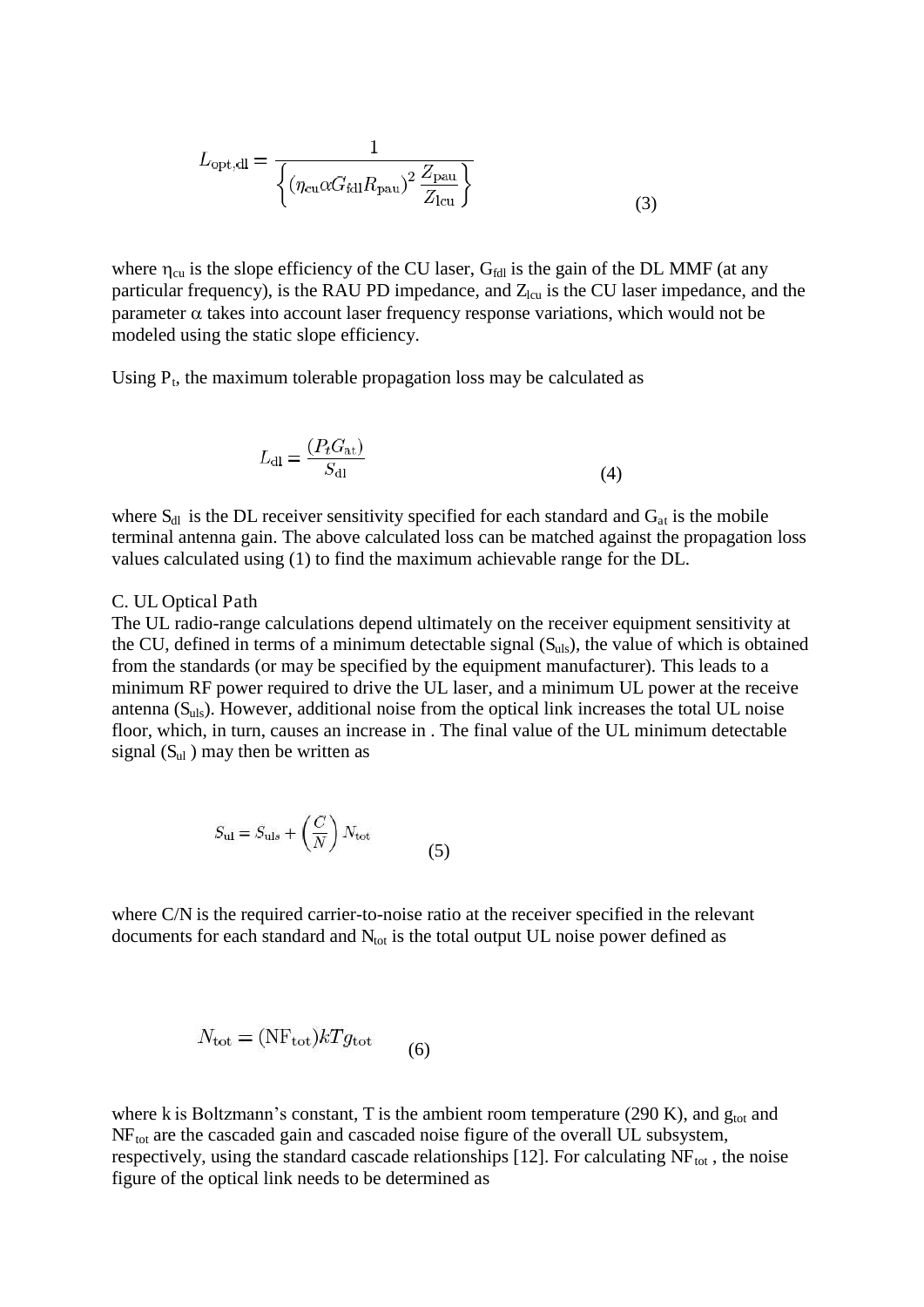$$
NF_{\text{opt}} = \frac{(N_{\text{opt}}L_{\text{opt,ul}})}{kT}
$$
\n(7)

where  $N_{opt}$  is the total noise power at the output of the optical link and  $L_{opt,ul}$  is the UL optical insertion loss.

 $N_{opt}$  is defined as

$$
N_{\rm opt} = N_{\rm rin} + N_{\rm sh} + N_{\rm th}
$$
\n<sup>(8)</sup>

where  $N_{\text{rin}}$  is the RIN noise power,  $N_{\text{sh}}$  is the shot noise power, and  $N_{\text{th}}$  is the thermal noise power measured at the output of the CU PD. The other noise powers are calculated as

$$
N_{\rm sh} = 2qZ_{\rm pcu}I_{\rm ph}
$$
 (9a)  

$$
N_{\rm rin} = (\rm RIN)I_{\rm ph}{}^2 Z_{\rm pcu}
$$
 (9b)

where q is the electronic charge,  $Z_{pcu}$  is the CU PD impedance,  $I_{ph}$  is the dc photocurrent, and RIN is the relative intensity noise of the laser. Both  $N_{th}$  and RIN demonstrate frequency dependence and were, therefore, experimentally determined for each of the standards. As the UL and DL paths are similar,  $L_{\text{opt,ul}}$  may be calculated in the same way as (6)

$$
L_{\rm opt,ul} = \frac{1}{\left\{ (\eta_{\rm au} \alpha G_{\rm ful} R_{\rm pcu})^2 \frac{Z_{\rm pcu}}{Z_{\rm lau}} \right\}}
$$
(10)

where  $\eta_{au}$  is the RAU laser slope efficiency,  $G_{ful}$  is the gain of the ULMMF (determined from the MMF response),  $R_{pcu}$  is the CU PD responsivity, and  $Z_{lau}$  is the RAU laser impedance. Once  $N_{\text{tot}}$  is calculated and  $S_{\text{ul}}$  is determined,  $P_r$  is calculated as

$$
P_r = \frac{(S_{\rm ul} L_{\rm opt,ul})}{(G_{\rm au} G_{up})} \tag{11}
$$

where  $L_{opt,ul}$  is the UL optical insertion loss and  $G_{up}$  is the UL amplifier gain. The maximum tolerable UL propagation loss  $(L<sub>ul</sub>)$  is then calculated as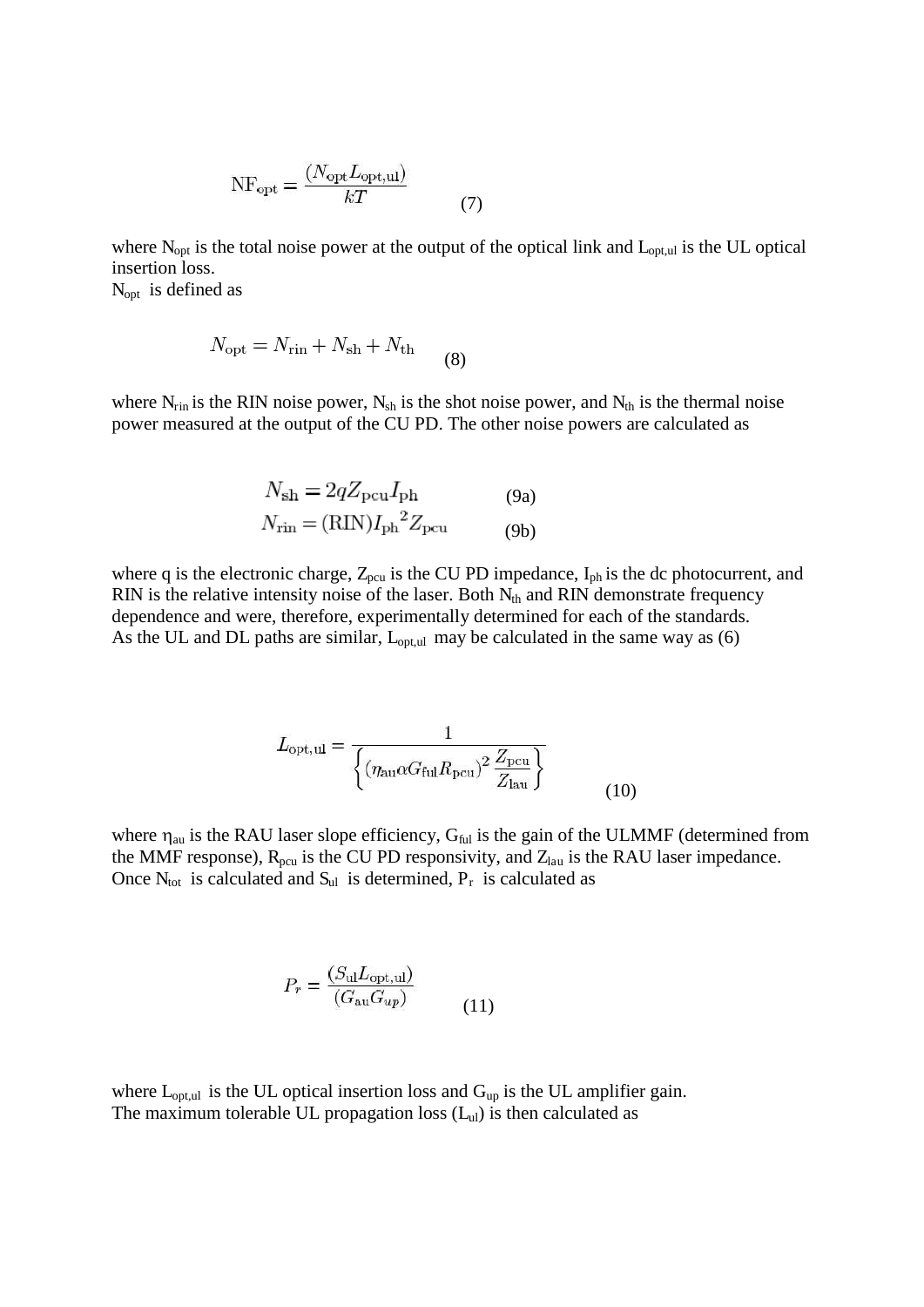$$
L_{\rm ul} = \frac{P_{\rm mt}}{P_r} \tag{12}
$$

where  $P_{mt}$  is the mobile transmit power (and includes  $G_{at}$ ) specified in the European Telecommunications Standards Institute (ETSI) documents for each standard. Using Lul, the maximum achievable UL range may be determined by comparison with (1) in the same way as for the DL.

#### D. Additional Restrictions

Although the above equations represent the link budget for each direction of operation, further restrictions are posed in a real system.

1) Loop Gain: The RAU subsystem forms a loop with its DL and UL branches, as shown in Fig. 2, due to imperfect isolation between the two antennas and due to RF coupling between the RF drive to the UL VCSEL and DL PD circuit. This results in DL bleed and UL bleed signals being coupled to the UL and DL, respectively.

To avoid oscillation (with some margin), the maximum loop gain was set to be less than -10 dB. The loop-gain condition may be written as

$$
\frac{(G_{up}G_{\rm dl})}{(\gamma_a \gamma_{\rm pl})} \le 0.1\tag{13}
$$

where  $\gamma_a$  is the isolation between the two antennas and  $\gamma_{pl}$  is the isolation between the DL and UL paths at the VCSEL-PD end of the RAU.

With such a margin for the loop gain, it has been calculated that the signal coupled back into the DL causes little interference to the actual DL signal, and that the increase in the total signal level for the UL (the signal applied to the RAU laser) is not increased significantly, thus having little effect on the capping limit discussed below.

2) Capping: In order to obtain low distortion performance for the UL, a maximum is set for the amplified RF power fed to the RAU laser  $(P_{r,max})$ . This maximum must not be exceeded even when the MU is at a minimum distance  $(d_{min})$  from the receive antenna. Thus,

$$
P_{r,\max} = P_{mt} \left( \frac{G_{\text{au}} G_{up}}{L_{ul,\min}} \right)
$$
(14)

where  $L_{ul,min}$  is the PL at  $d_{min}$ . It should be noted that the results presented in this paper are capping limited.

3) Transmitted Noise: Equations similar to (7)–(9) were also used to calculate transmitted DL noise power components. This power must be within acceptable limits as defined by IEEE or ETSI [13] standards. The above calculations were automated and carried out iteratively such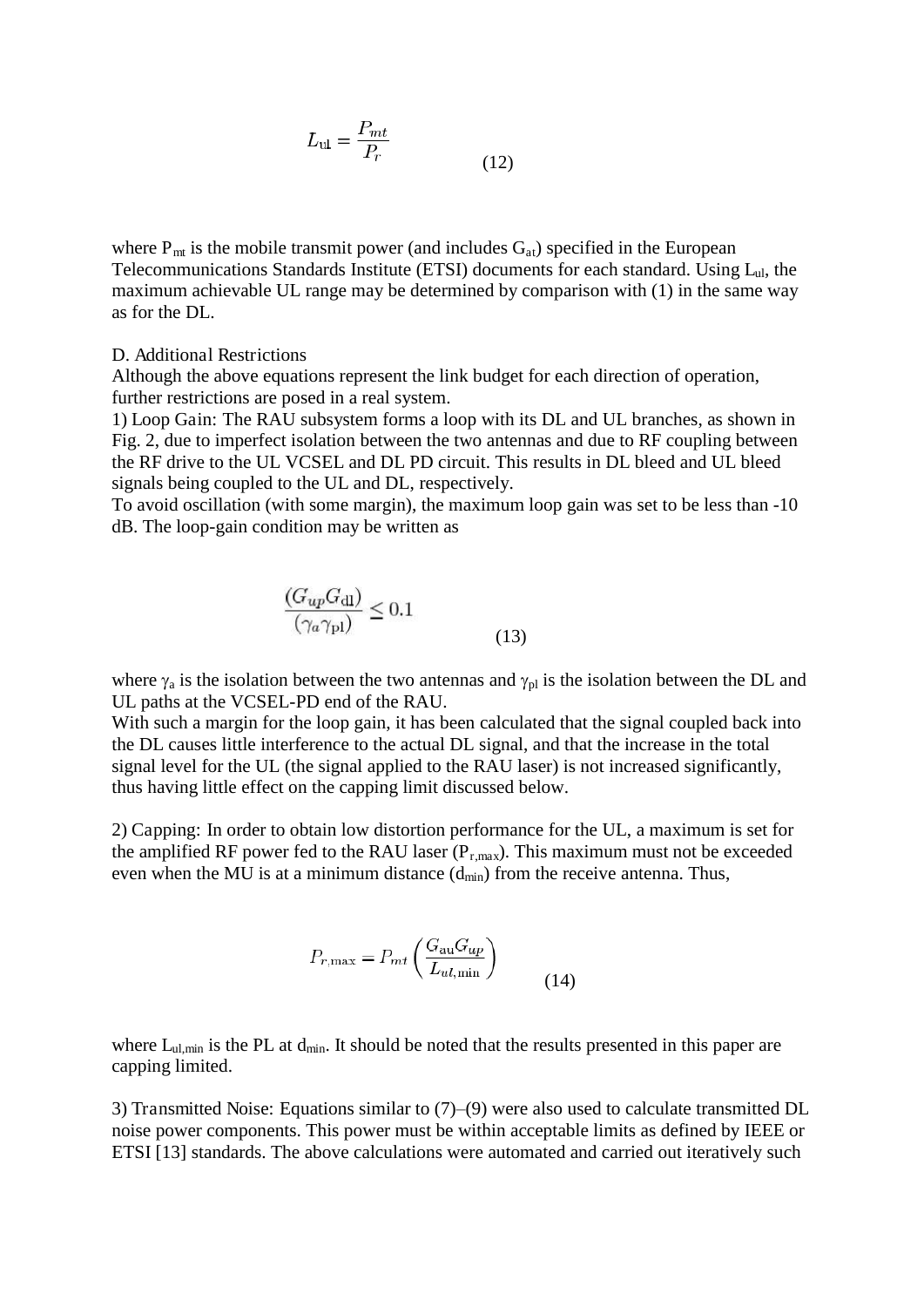that the restrictions posed limits on the amplifier gains that could be used in the link budget/range calculations.

# III. SYSTEM PARAMETERS

The component parameters used as inputs to the link budget for the range calculations were experimentally determined and are listed in Table I. The transmission of different standards was possible as the RAU contains no filters and uses multiband antennas [14]. The parameters of the standards evaluated are listed in Table II. These system parameters have been taken from or calculated using 3GPP standards for GSM900 [15], GSM1800 (DCS) [15], and UMTS [16]–[19] and the IEEE802.11b/g [20], [21] standard. The data rate assumed for IEEE 802.11g is 54 Mb/s and for IEEE 802.11b, 11 Mb/s, and 12.2 kb/s users are assumed for UMTS.

# IV. SYSTEM DEMONSTRATOR

A system demonstrator for transmission of WLAN signals has been used to practically verify the link budget calculations. The calculations were carried out for both IEEE 802.11b and 802.11g for the achievement of a radio range (in both UL and DL) of 5 m, to cover a target room of size 6 m  $\times$  5 m, containing typical office furniture. The results are shown in Table III.

# A. Experimental Setup

Fig. 3 shows the complete experimental setup of the WLAN system demonstrator. The CU and the RAU are placed in separate rooms and connected by 300-m MMF. The WLAN signal is generated using a commercial access point (AP) (D-Link DWL-AP2000+). ULM VCSELs operating at 850 nm are used as optical transmitters for both the DL and UL paths. An RF attenuator attenuates the WLAN signal before it is fed to the DL VCSEL to avoid distortion. Standard 50/125 m (OM1) and 62.5/125  $\mu$ m (OM2) MMF, with lengths of 300  $\mu$ m, are used for the DL and UL, respectively. The amplifier gains are adjusted to the values given in Table III through bias control.

For the measurements, the RAU was mounted on the ceiling towards one end of the room. The MU is a laptop with a wire-less card (D-Link AirPlusG DWL-G650 ) installed. TheMU had line-of-sight at all times with the RAU, although multipath effects were apparent.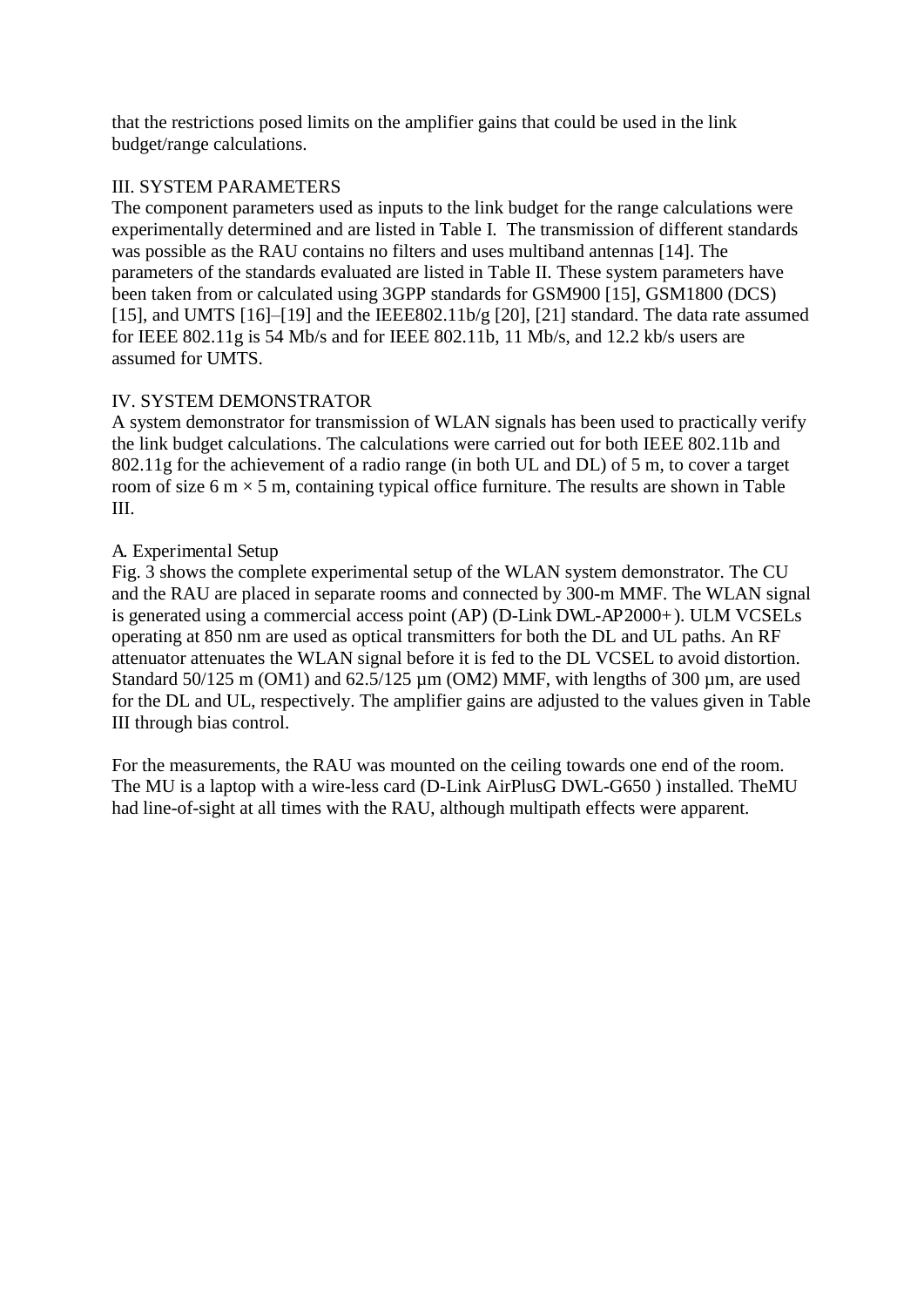|               | Downlink:                         |               |  |  |
|---------------|-----------------------------------|---------------|--|--|
| Component     | Parameter                         | Measured/Used |  |  |
| <b>VCSEL</b>  | Threshold current $(I_{th})$      | 1.5mA         |  |  |
|               | Bias current $(l_b)$              | 7mA           |  |  |
|               | Slope efficiency $(\eta_{cu})$    | 0.5W/A        |  |  |
|               | $RIN^a(RIN_{cu})$                 | $-128dB/Hz$   |  |  |
|               | Impedance $(ZI_{cu})$             | 50 ohms       |  |  |
|               | Frequency factor $(\alpha)$       | $-2.4dB$      |  |  |
|               | Input RF Power $(P_{mRF})$        | 0.41mW        |  |  |
|               |                                   | $(-3.9dBm)$   |  |  |
| PD            | Responsivity $(R_{\text{pass}})$  | 0.42A/W       |  |  |
|               | Impedance (Zpau)                  | 50 ohms       |  |  |
| <b>MMF</b>    | Gain (G <sub>60</sub> )           | 0.43          |  |  |
| 50/125µm      |                                   | $(-3.7dB)$    |  |  |
|               | Uplink:                           |               |  |  |
| Component     | Parameter                         | Measured/Used |  |  |
| <b>VCSEL</b>  | Threshold current $(I_{th})$      | 1.5mA         |  |  |
|               | Bias current $(I_b)$              | 7mA           |  |  |
|               | Slope efficiency $(\eta_{av})$    | 0.38W/A       |  |  |
|               | $RIN^b(RIN_{\text{au}})$          | $-144dB/Hz$   |  |  |
|               | Impedance $(Z_{\text{low}})$      | 50 ohms       |  |  |
|               | Frequency factor $(a)$            | $-2.4dB$      |  |  |
|               | Max. input RF power $(P_{r,max})$ | 0.41mW        |  |  |
|               |                                   | $(-3.9dBm)$   |  |  |
| PD            | Responsivity (R <sub>pcu</sub> )  | 0.44A/W       |  |  |
|               | Impedance (Z <sub>pcu</sub> )     | 50 ohms       |  |  |
| <b>MMF</b>    | Gain $(G_{\text{ful}})$           | 0.27          |  |  |
| 62.5/125µm    |                                   | $(-5.7dB)$    |  |  |
|               | Wireless Path:                    |               |  |  |
| Component     | Parameter                         | Measured/Used |  |  |
| Antenna (MU)  | Gain $(G_{at})$                   | 0dB           |  |  |
| Antenna (RAU) | Gain $(G_{av})$                   | 0dB           |  |  |
|               | Path loss exponent $(n)^c$        | 3.2           |  |  |
|               | Two antenna RAU:                  |               |  |  |
| Component     | Parameter                         | Measured/Used |  |  |
|               | Antenna isolation $(\gamma_a)$    | 25dB          |  |  |
|               | Isolation at PD-VCSEL end (YPL)   | 55dB          |  |  |
|               | Central unit:                     |               |  |  |
| Component     | Parameter                         | Measured/Used |  |  |
| Circulator    | Insertion loss $(L_{\rm cir})$    |               |  |  |
| Isolator      | Insertion loss (Liso1)            | 0.5dB         |  |  |

**TABLE I** INPUT PARAMETERS TO THE LINK BUDGET

a. **b** RIN values specified are measured at 2.4GHz. RIN values for the different systems have been listed in Appendix.<br>
in was empirically determined for the target office room by carrying out

radiation measurements in the room.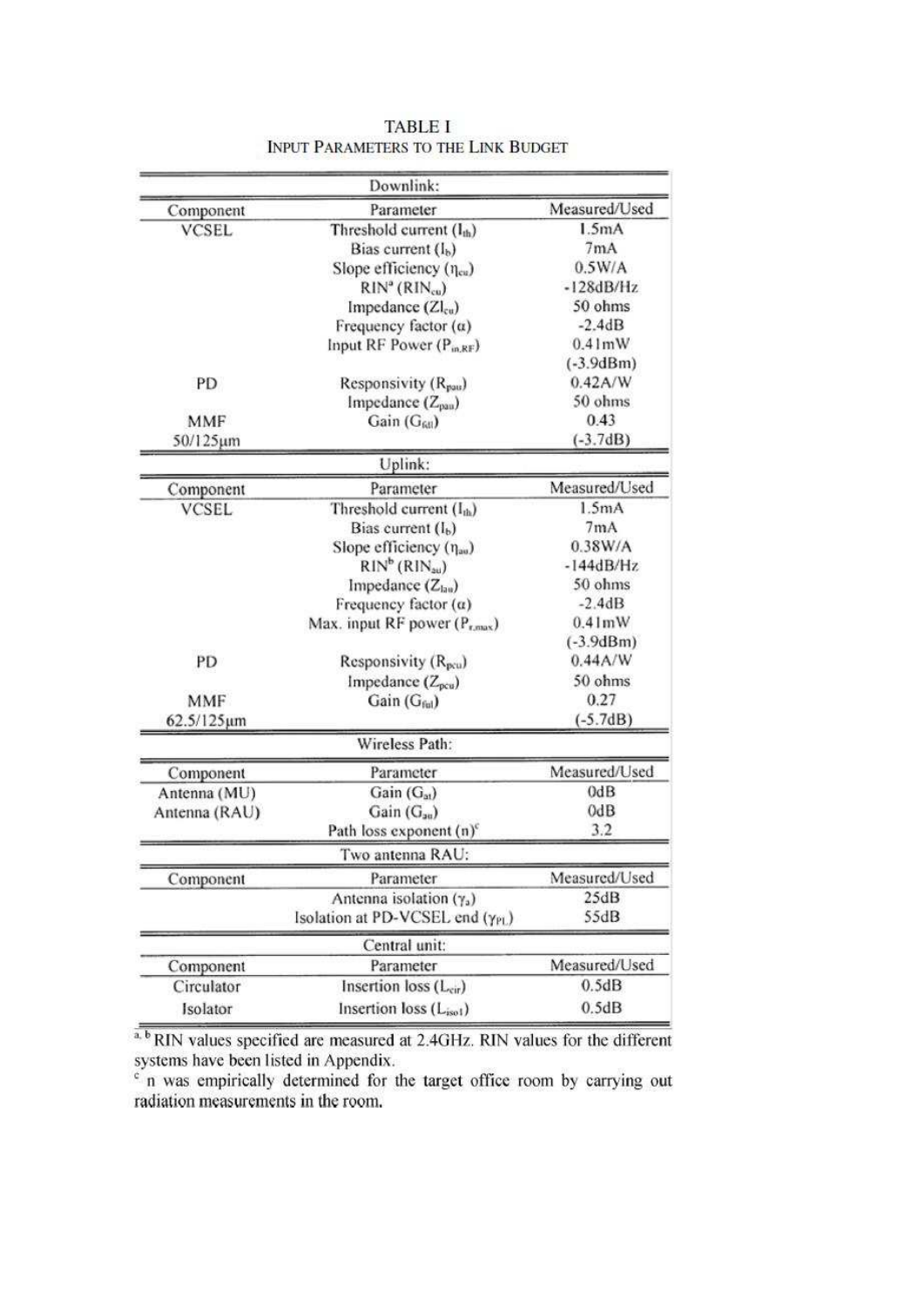| Frequency<br>(GHz) |      | S<br>(dBm) |        | $P_{mt}$<br>(dBm) | В<br>(Mhz) | <b>CNR</b><br>(dB) |
|--------------------|------|------------|--------|-------------------|------------|--------------------|
| DL                 | UL   | DL         | UL.    |                   |            |                    |
| 0.93               | 0.89 | $-102$     | $-88$  | 33                | 0.2        | 9                  |
| 1.8                | 1.71 | $-100$     | $-95$  | 30                | 0.2        | 9                  |
| 2.11               | 1.92 | $-107$     | $-107$ | 27                | 3.84       | 15.1               |
| 2.01               | 2.01 | $-105$     | $-95$  | 24                | 3.84       | 15.1               |
| 2.4                | 2.4  | $-82$      | $-82$  | 17                | 11         | 7                  |
| 2.4                | 2.4  | $-68$      | $-68$  | 17                | 11         | 24.8               |
|                    |      |            |        |                   |            |                    |

# **TABLE II SYSTEM PARAMETERS**

**TABLE III CALCULATIONS FOR THE SYSTEM DEMONSTRATOR** 

| System  | Range<br>(m) | Amplifier Gain<br>dB |             | $P_t$ (dBm) | DL.<br>Transmitted   |
|---------|--------------|----------------------|-------------|-------------|----------------------|
|         |              | DL                   | UL          |             | Noise Power<br>(dBm) |
| 802.11b |              | 12.7                 | 1.7         | $-19.6$     | $-57.5$              |
| 802.11g |              | 26.7                 | 12.1<br>Lu. | $-5.6$      | $-43.5$              |

## B. Measurements and Results

The received signal strength at the MU was measured using commercial software (Wireless Network Ignition), which itself was checked against measurements with an electrical spectrum analyzer (Agilent E4407B) and known antenna. Fig. 4(a) and (b) shows the variation of signal strength with distance from the RAU for both IEEE 802.11b and IEEE 802.11g signals. As expected, the received signal strength is seen to generally decrease as the MU moves away from the RAU. The predicted signal strength from the link budget calculations is also plotted and, as can be seen, there is a close match between the two for both standards.

The link quality was tested by streaming a video signal over the link. It was possible to obtain high-quality signal reception throughout the room. In order to quantify the link performance, throughput measurements were carried out using Networx commercial software during the data transfer of a large file over the link. The average throughput against distance from the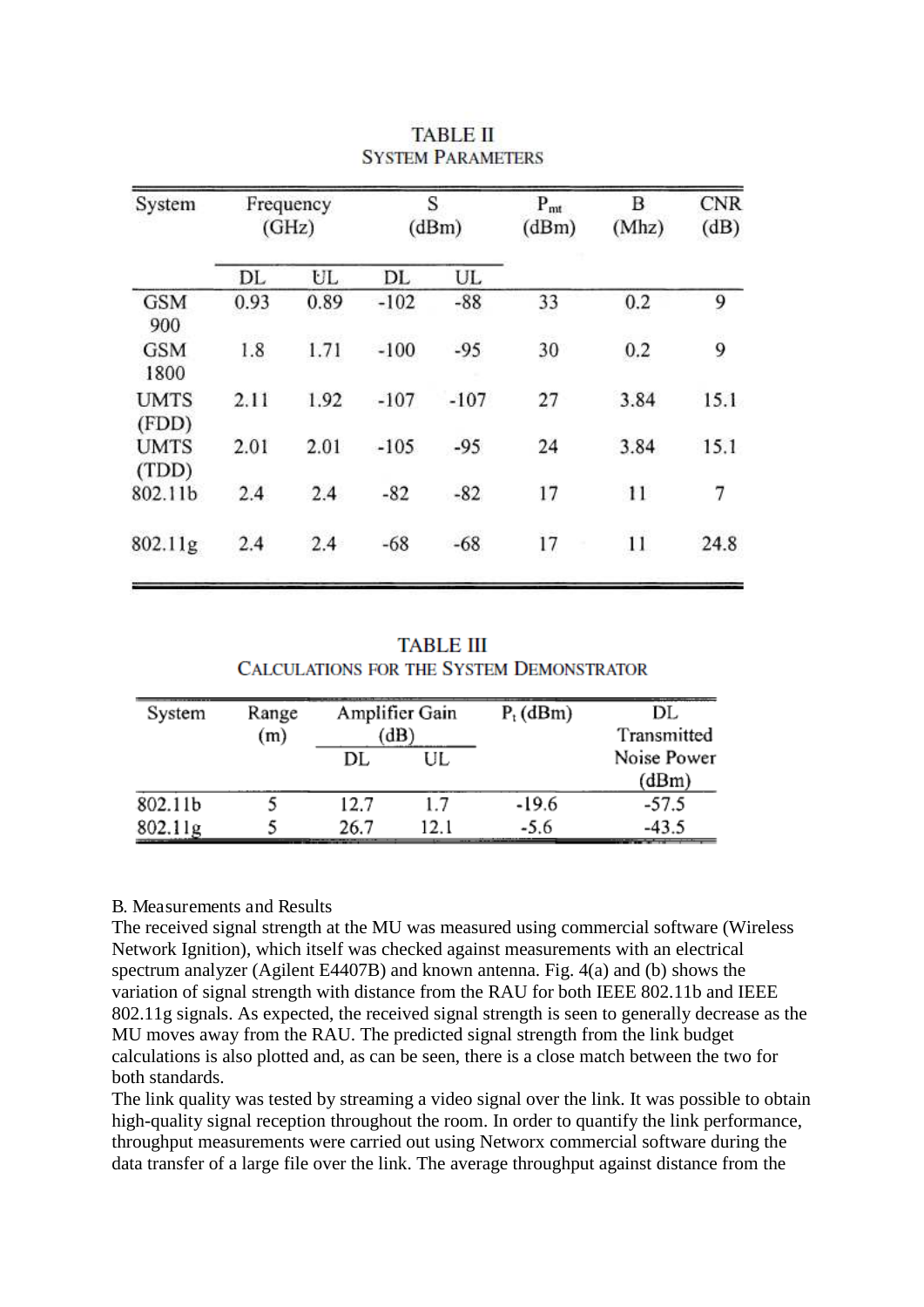RAU is plotted in Fig. 5 for both the 802.11b and 802.11g standards. Throughputs as high as 5.2 Mb/s for the IEEE 802.11b and 20 Mb/s for the IEEE 802.11g (at 54 Mb/s) were achieved closer to the RAU. These values are very close to the approximate maximum throughput values of 6 Mb/s for IEEE 802.11b and 22 Mb/s for IEEE 802.11g (at 54 Mb/s) reported in the literature [22]. From Fig. 5(a), it is seen that for IEEE 802.11b, the throughput values are relatively stable over the 5-m range. However, during the measurements for the IEEE 802.11g system, it was observed that on approaching the edge of the 5-m range, the data rate of the signal fluctuated between 54 and 36 Mb/s, due to fluctuations in signal strength (Fig. 4 shows average values). This leads to the decrease in the average throughput, even though the measured average signal strengths match predictions.

# V. FUTURE SYSTEM OPTIMIZATION

The system demonstrator performance is limited by the available component specifications. We now compute the ranges for all systems presented in Section III when using the better available system components. For example, referring to Table I, it is assumed the lower RIN laser (with 0.38-W/A slope efficiency), the higher 0.44-A/W responsivity PD, and the 300-m OM1 MMF with gain -3.67 dB are available for both UL and DL. The remaining parameters are assumed the same as in Table I. The resulting radio range predictions for the different systems are then listed in Table IV. The range predictions are based only on the assumed system parameters of Table II.Within each system's bandwidth, the respective access protocol may be used to support multiple MUs depending on service requirements.

| System      | Range | Amplifier |      | $P_t$   |                      | DL         |
|-------------|-------|-----------|------|---------|----------------------|------------|
|             | (m)   | Gain (dB) |      | (dBm)   | Transmitted          |            |
|             |       |           |      |         | Noise Power (dBm/Hz) |            |
|             |       | DL        | UL   |         | Required             | Calculated |
| GSM         | 64    | 21.9      | 2.1  | $-12.4$ | -95                  | $-152.03$  |
| 900         |       |           |      |         |                      |            |
| <b>GSM</b>  | 74    | 31.7      | 10.6 | $-2.6$  | -95                  | $-142.23$  |
| 1800        |       |           |      |         |                      |            |
| <b>UMTS</b> | 23    | 9.6       | 10.7 | $-24.7$ | $-90$                | $-163.9$   |
| (FDD)       |       |           |      |         |                      |            |
| <b>UMTS</b> | 22    | 12.6      | 19.7 | $-21.8$ | -90                  | $-134$     |
| (TDD)       |       |           |      |         |                      |            |
| IEEE        | 40    | 43.6      | 26.4 | 9.2     | $-100.4$             | $-114.54$  |
| 802.11b     |       |           |      |         |                      |            |
| IEEE        | 12.4  | 38.4      | 26.7 | 4       | $-100.4$             | $-119.5$   |
| 802.11g     |       |           |      |         |                      |            |

# **TABLE IV** POTENTIAL RANGE CALCULATIONS FOR DIFFERENT SYSTEMS

The results in Table IV show that reasonable ranges can be obtained for all systems. In fact, it is unlikely that 30 m radius cells would be required for indoor coverage when the fiber link lengths are themselves typically no more than 300 m. System architectures can be envisaged where many RAUs provide the coverage for high-speed WLANs, whereas only subsets of these (simultaneously [23]) provide coverage for the less demanding systems.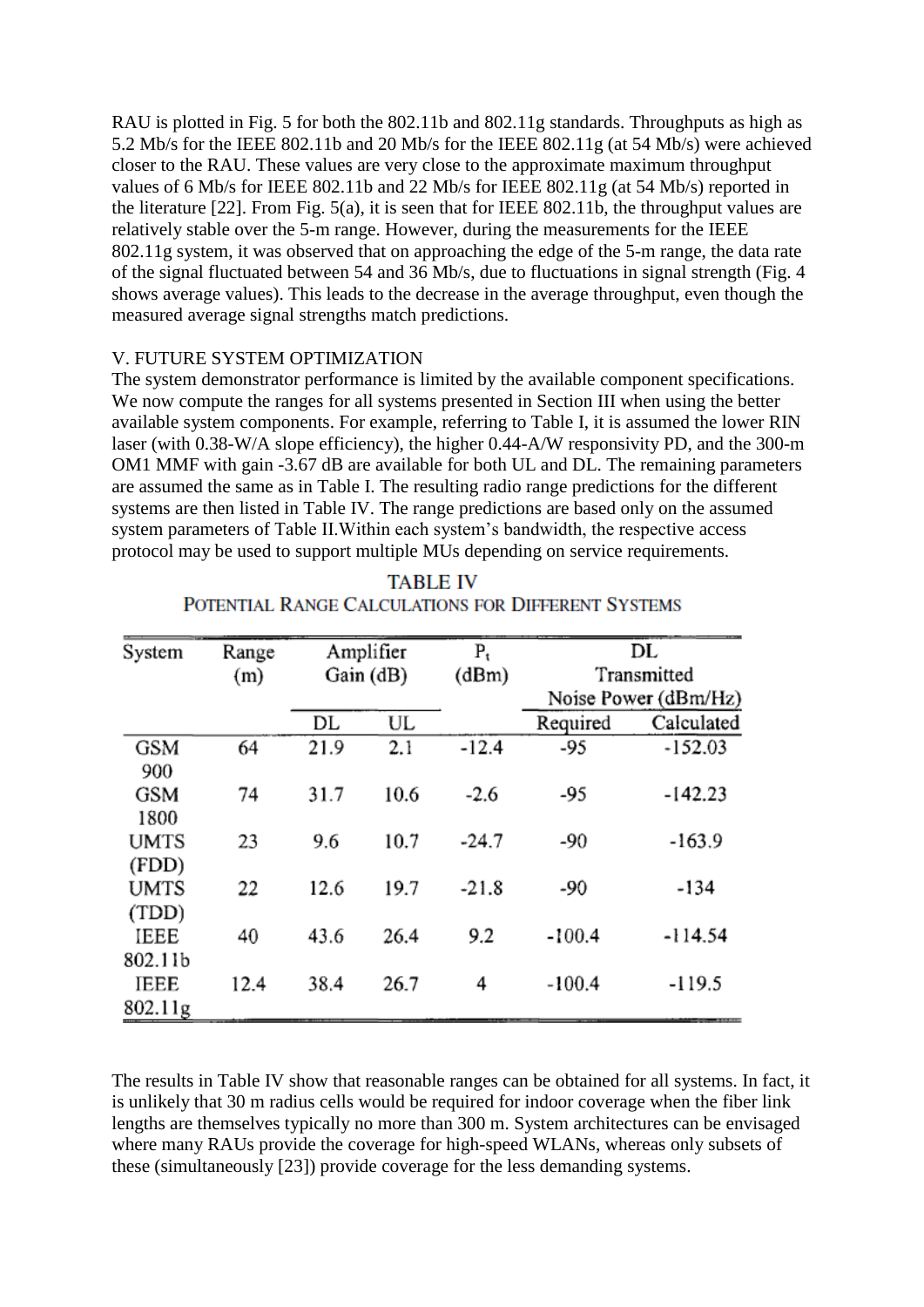The DL transmitted noise power was found to be in accordance with the spurious emission limit stated in each of the standards (the required noise power column in Table IV gives this value). However, the standards impose a much stricter limit on the spurious emission from a base station in another base-station's frequency band when co-locating different types of base stations or, in other words, where there is simultaneous transmission of different systems. In such a case, bandpass filters may be employed to further attenuate the noise power outside the wanted frequency band.

| Frequencies<br>(GHz) | $RIN$ ( $dB/Hz$ ) |          |  |  |
|----------------------|-------------------|----------|--|--|
|                      | DL                | UL       |  |  |
| 0.9                  | $-118.8$          | $-137.5$ |  |  |
| 1.8                  | $-126.7$          | $-138.6$ |  |  |
| 2.0                  | $-124.4$          | $-136.5$ |  |  |
| 2.4                  | $-128$            | $-144$   |  |  |

# **TABLE V RIN VALUES FOR THE DIFFERENT STANDARDS**

# VI. CONCLUSION

A link budget analysis has been developed for the bidirectional operation of a fiber-fed indoor wireless network. The analysis allows for the optimization of component values to obtain the best possible range, while taking into account restrictions such as crosstalk and noise emissions. A WLAN system demonstrator using low-cost components (VCSELs, OM1/OM2 MMF) has been used to verify the link budget predictions. The demonstrator also verifies the operation of the whole fiber-fed WLAN system, giving throughput values similar to those normally expected. Theoretical range predictions for different radio systems such as GSM900, GSM1800, UMTS [both frequency division duplex (FDD) and time division duplex (TDD)], as well as WLANs have been carried out for a system using the better measured component parameters. The results show that reasonable cell sizes may be achieved for all systems.

## APPENDIX

RIN VALUES FOR THE DIFFERENT STANDARD FREQUENCIES RIN values for the different standard frequencies for each of the DL and UL lasers were experimentally determined, and the values are listed in Table V.

## ACKNOWLEDGMENT

The authors acknowledge many useful discussions with their colleagues in the virtual center Transmanche Telecom, and particularly J.-P. Vilcot, B. Sanz-Izquierdo, and J. Assaouré. The authors are also grateful to R. Davis, N. Simpson, T. Rockhill, and C. Birch for their assistance during the setup of the experiments.

## **REFERENCES**

[1] D. Wake, "Trends and prospects for radio over fibre picocells," in Int. Microw. Photon. Top. Meeting , Awaji, Japan, Nov. 2002, pp. 21–24.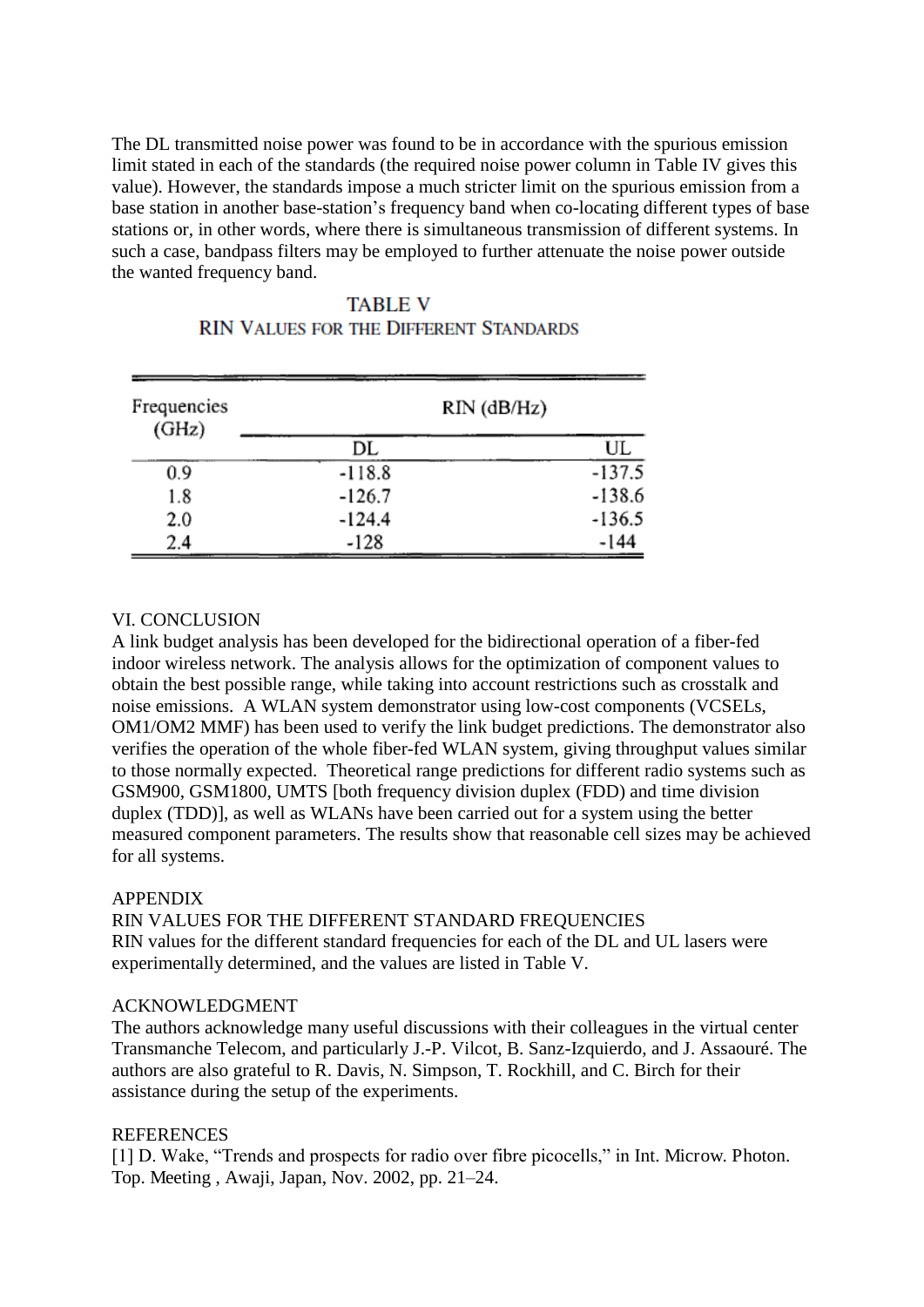[2] A. Flatman, "In-premises optical fibre installed base analysis to 2007," presented at the IEEE 802.310GBE Over FDDI Grade Fiber Study Group, Orlando, FL, Mar. 2004.

[3] D. Wake, S. Dupont, J.-P. Vilcot, and A. J. Seeds, "32-QAM radio transmission over multimode fibre beyond the fibre bandwidth," in Int. Microw. Photon. Top. Meeting, Long Beach, CA, Jan. 2002, vol. supp., 4 pp.

[4] E. J. Tyler, M. Webster, R. V. Penty, and I. H. White, "Penalty free subcarrier modulated multimode fiber links for datacomm applications beyond the bandwidth limit," IEEE Photon. Technol. Lett., vol. 14, no. 1, pp. 110–112, Jan. 2002.

[5] R. V. Dalal, R. J. Ram, R. Helkey, H. Rousell, and K. D. Choquette, "Low distortion analog signal transmission using vertical cavity lasers," Electron. Lett., vol. 34, pp. 1590– 1591, Aug. 1998.

[6] C. Carlsson, H. Martinsson, A. Larsson, and A. Alping, "High performance microwave link using a multimode VCSEL and high-bandwidth multimode fiber," in Int. Top. Microw. Photon. Meeting, Long Beach, CA, Jan. 2002, pp. 81–84.

[7] M. Y. W. Chia, B. Luo, M. L. Yee, and E. J. Z. Hao, "Radio over multimode fibre transmission for wireless LAN using VCSELs," Electron. Lett., vol. 39, pp. 1143–1144, Jul. 2003.

[8] R. E. Schuh, A. Alping, and E. Sundberg, "Penalty-free GSM-1800 and WCDMA radioover-fibre transmission using multimode fibre and 850 nm VCSEL," Electron. Lett., vol. 39, pp. 512–514, Mar. 2003.

[9] T. S. Rapapport and S. Sandhu, "Radio-wave propagation for emerging wireless personalcommunication systems," IEEE Antennas Propag. Mag., vol. 36, pp. 14–23, Oct. 1994. [10] *ASH Transceiver Designer's Guide*. Dallas, TX: RF Monolithic Inc., 2004, p. 51.

[11] H. Sasai, T. Niiho, K. Tanaka, and K. Utsumi, "Radio over fiber transmission performance of OFDMsignal for dual-band wireless LAN systems," in Int. Microw. Photon. Topical Meeting, Budapest, Hungary, Sep. 2003, pp. 139–142.

[12] T. S. Rappaport, Wireless communications*—* Principles and practice. Upper Saddle River, NJ: Prentice-Hall, 1996, pp. 565–568, Appendix B.

[13] Radio Equipment and Systems (RES); Wideband Transmission Systems; Technical Characteristics and Test Conditions for Data Transmission Equipment Operating in the 2,4 GHz ISM Band and Using Spread Spectrum Modulation Techniques, ETSI 300 328, Nov. 1996.

[14] B. Sanz-*Izquierdo, J. Batchelor, and R. Langley, "Broadband multifunction* planar PIFA *antenna," in* Loughborough Antennas Propag. Conf., Loughborough, U.K., Apr. 2005, pp. 209*–*212.

[15] 3rd Generation Partnership Project; Technical Specification Group GSM/EDGE Radio Access Network; Radio Transmission and Reception, 3GPP TS 45.005, 2004-11, ver. 6.7.0. [16] Universal Mobile Telecommunications System (UMTS); User Equipment (UE) Radio Transmission and Reception (FDD), 3GPP TS 25.101, 2003-03, ver. 6.7.0, rel. 6. [17] Universal Mobile Telecommunications system (UMTS); User Equipment (UE) Radio Transmission and Reception (TDD), 3GPP TS 25.102, 2003-12, ver. 6.0.0, rel. 6. [18] Universal Mobile Telecommunications system (UMTS); Base Station (BS) Radio Transmission and Reception (FDD), 3GPP TS 25.104, 2004-12, ver. 6.8.0, rel. 6. [19] Universal Mobile Telecommunications system (UMTS); Base Station (BS) Radio Transmission and Reception (TDD), 3GPP TS 25.105, 2004-12, ver. 6.2.0, rel. 6. [20] Supplement to IEEE Standard for Information Technology*—*Telecommunications and Information Exchange Between Systems*—*Local and Metropolitan Area Networks*—*Specific Requirements*—*Part 11: Wireless LAN Medium Access Control (MAC) and Physical Layer (PHY) Specifications: Higher-Speed Physical Layer Extension in the 2.4 GHz Band, IEEE Standard 802.11b-1999, 1999.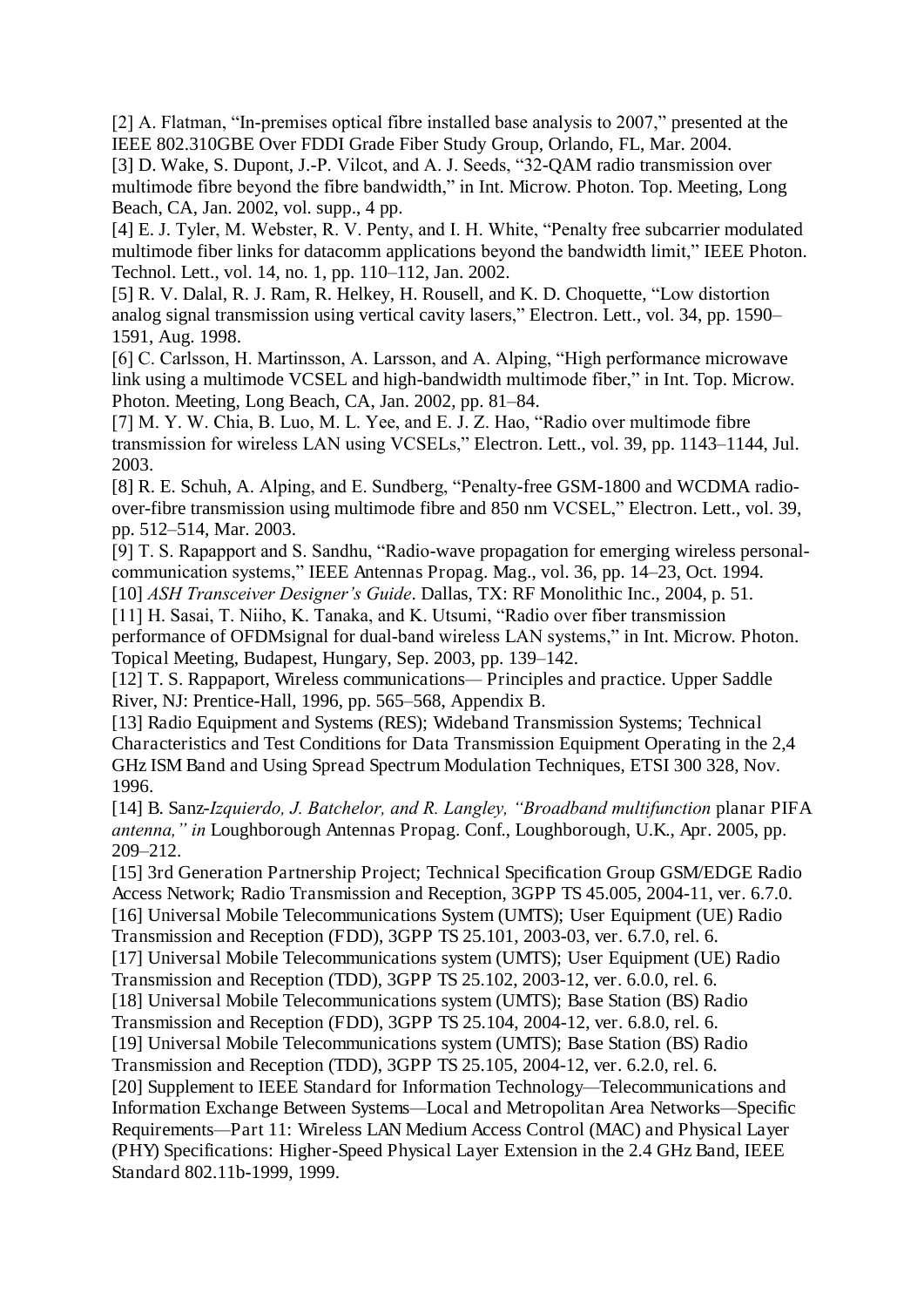[21] Supplement to IEEE Standard for Information Technology*—*Telecommunications and Information Exchange Between Systems*—*Local and Metropolitan Area Networks*—*Specific Requirements Part 11: Wireless LAN Medium Access Control (MAC) and Physical Layer (PHY) Specifications Amendment 4: Further Higher Data Rate Extension in the 2.4 GHz Band, IEEE Standard 802.11g-2003, 2003.

[22] *R. Seide, "Capacity, coverage, and deployment considerations for* IEEE 802.11g, white *paper," Cisco Syst., San Jose, CA, 2003.*

[23] A. Nkansah, A. Das, I. J. Garcia, C. Lethien, J.-P. Vilcot, N. J. Gomes,

J. C. Batchelor, and D.Wake, "Simultaneous transmission of dual-band

radio signals over a multimode fibre fed indoor wireless network,"

IEEE Microw. Wireless Compon. Lett., submitted for publication.



Fig. 1. Basic fiber-fed DAS.



Fig. 2. Two-antenna RAU design.